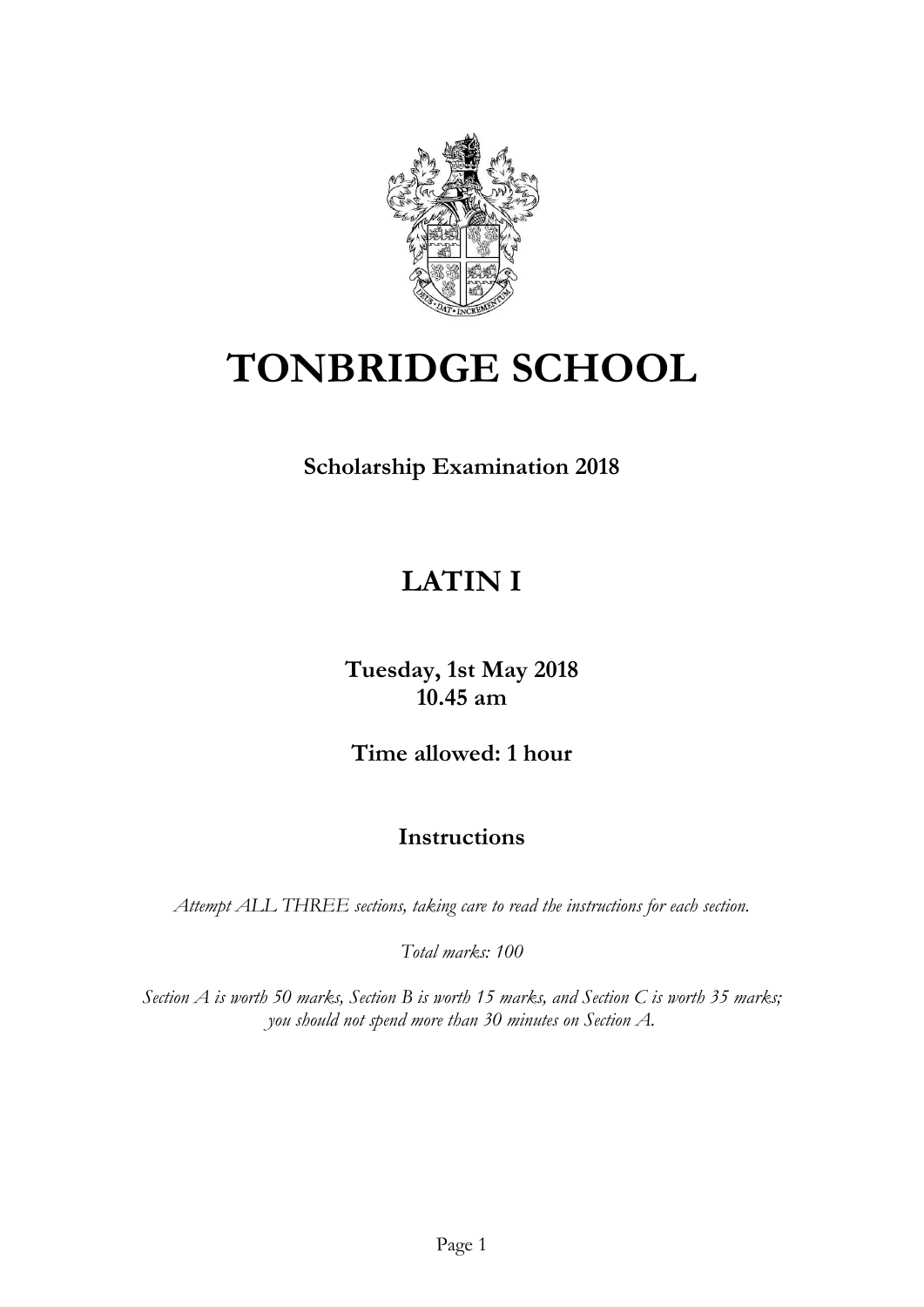#### **SECTION A**

#### *Translate the following passage into English.*

#### *Julius Caesar's wife warns of his impending death after seeing a vision in a dream.*

|    | prima luce Caesar cubiculum relinquens in hortum ambulavit. ibi uxor eius,           |
|----|--------------------------------------------------------------------------------------|
|    | Calpurnia nomine, stabat; nam a somnio territa dormire non potuerat. "cur hic        |
|    | stas, Calpurnia?" Caesar inquit, "quid facis? nonne fessa es?" Calpurnia "o          |
|    | coniunx," inquit, "magnopere timeo. hac nocte dum dormio te vidi. sed non vivus      |
| 5  | eras; corpus tuum multis vulneribus mortuum tenebam. hodie igitur noli in urbem      |
| 6  | ire; numquam domum venies." Caesar a muliere sic monitus tandem manere domi          |
|    | constituerat; mox tamen amicus intravit. postquam de feminae somnio audivit, hic     |
| 8  | vir ridens Caesari persuadebat ut ad curiam iret: "veni, Caesar; senatores videre te |
| -9 | cupiunt. non erit periculum. inter amicos eris; a nobis custodieris. Calpurnia, noli |
| 10 | timere; nemo eum nocebit." itaque Caesar ab uxore frustra monitus discessit.         |
| 11 | paucis horis in curia a senatoribus interfectus est.                                 |

| Caesar         |
|----------------|
| bedroom        |
| garden         |
| Calpurnia      |
| home; to home  |
| dream          |
| senate-house   |
| senator        |
| I harm; I hurt |
|                |

#### **[Total for Section A: 50 marks]**

#### **SECTION B**

*(The Latin words in the questions that follow are all taken from the passage above.)*

| a)           | territa (line 2): what part of the verb is this?                               |                   |
|--------------|--------------------------------------------------------------------------------|-------------------|
| b)           | <i>potuerat</i> (line 2): write out in full the present tense of this verb.    | 3                 |
| $\mathbf{C}$ | <i>nocte</i> (line 4): write out in full the singular declension of this noun. | $\lceil 3 \rceil$ |
| d)           | <i>amicus</i> (line 7): write out in full the plural declension of this noun.  | $[3]$             |
| e)           | <i>ut ad curiam iret</i> (line 8): what construction is this?                  | 1                 |
| f            | Choose two words from the passage which have English derivatives.              |                   |
|              | Write down the Latin and the English, and say what the English word means. [4] |                   |

#### **[Total for Section B: 15 marks]**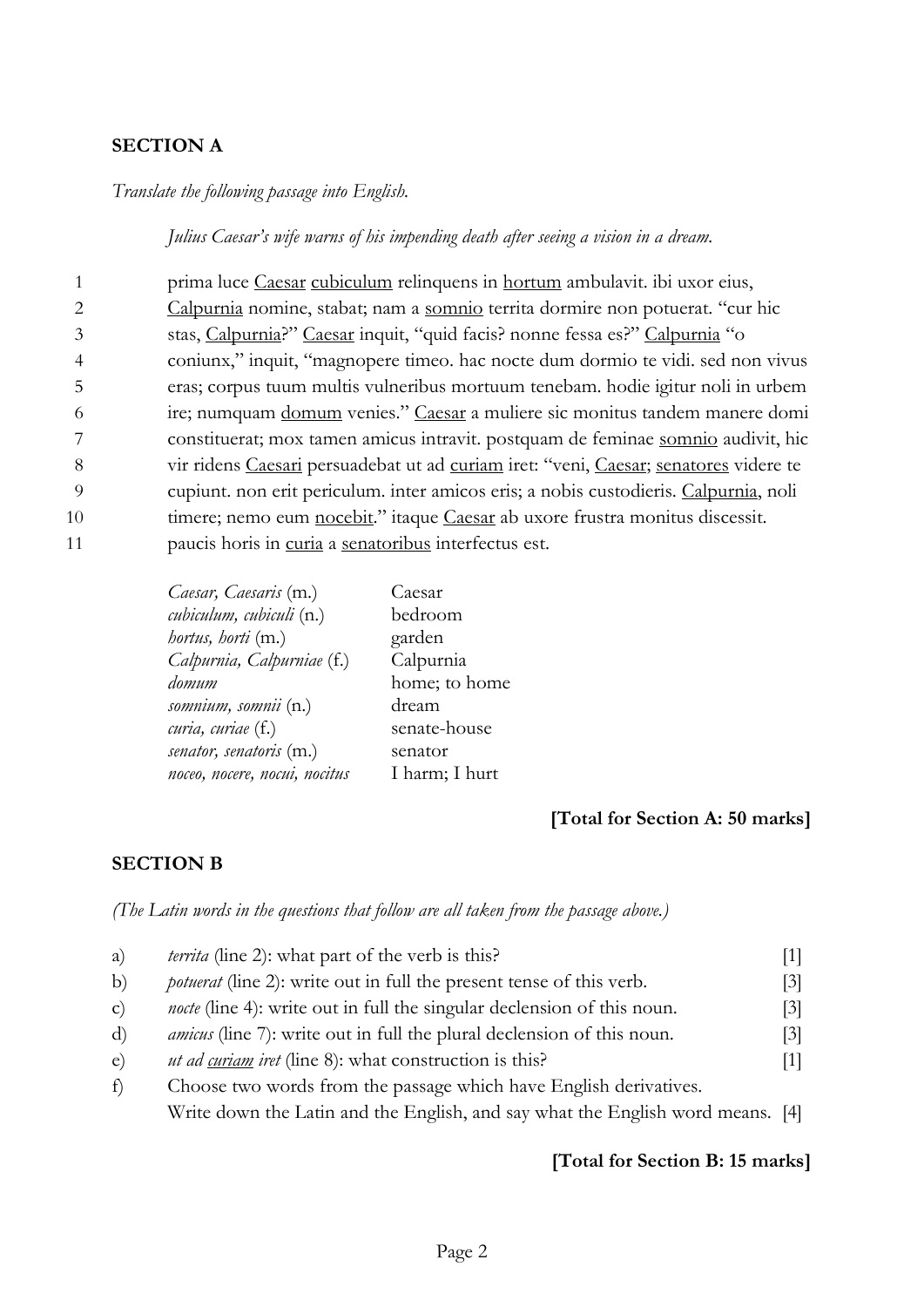#### **SECTION C**

#### Attempt **EITHER** (a) Comprehension (on page 3) **OR** (b) Sentences (on page 4).

#### (a) Comprehension

*Read the following passage carefully and answer the questions. Do NOT write a translation of the passage.* 

#### *A terrorist plot against the state by the Roman aristocrat Catiline is foiled.*

|    | Catilina erat vir nobilis qui et pecuniam et imperium semper cupiebat. itaque       |
|----|-------------------------------------------------------------------------------------|
|    | consulatum petebat. a civibus Romanis tamen non amatus est, quod crudelis           |
|    | superbissimusque diu fuerat. non igitur consul factus est.                          |
|    | Catilina iam iratior punire Romanos constituit. statim amicos vocatos rogavit ut    |
|    | sibi auxilium darent. deinde plurimis militibus persuasit ut prope urbem            |
| 6  | convenirent. mox arma in multis locis parabat ut copiae suae Romam oppugnarent      |
|    | multosque cives interficerent. sed epistulae a Catilina scriptae captae sunt dum ad |
| 8  | amicos eius portantur. postquam consilia Catilinae cognoverunt, Romani perterriti   |
| -9 | eum ab urbe discedere iusserunt. ille ad castra in quibus socii sui manebant        |
| 10 | festinavit. custodes tum in urbis muris positi sunt ne ab hostibus caperentur, et   |
| 11 | ingens turba militum missa est ut Catilinam superaret. Catilina ipse copias suas    |
| 12 | contra Romanos duxit. maximo proelio Catilina sociique pugnantes perierunt.         |
|    |                                                                                     |

| Catiline (a Roman aristocrat)                                         |
|-----------------------------------------------------------------------|
| power                                                                 |
| the consulship (the highest political office at Rome)                 |
| consul                                                                |
| Rome                                                                  |
| letter                                                                |
| plan                                                                  |
| I get to know, I discover<br>cognosco, cognoscere, cognovit, cognitus |
| camp, army camp                                                       |
|                                                                       |

| i) What do we learn about Catiline in line 1?                                               | 5   |  |
|---------------------------------------------------------------------------------------------|-----|--|
| ii) Why was Catiline disliked by the Roman citizens, according to lines 2-3?                | 4   |  |
| iii) After he was not elected, what decision did Catiline make, according to line 4?        | 2   |  |
| iv) What did he ask his friends to do (according to lines 4-5)?                             | 3   |  |
| v) What did Catiline persuade the soldiers to do, according to lines 5-6?                   | 3   |  |
| vi) Why was Catiline preparing weapons, according to lines 6-7?                             | 4   |  |
| vii) According to lines 8-9, what did the Romans do after discovering Catiline's plans? [4] |     |  |
| viii) What two measures did the Romans take to protect the state from Catiline's forces,    |     |  |
| according to lines 10-11?                                                                   | 161 |  |
| ix) What happened to Catiline and his allies in the end, according to line 12?              |     |  |